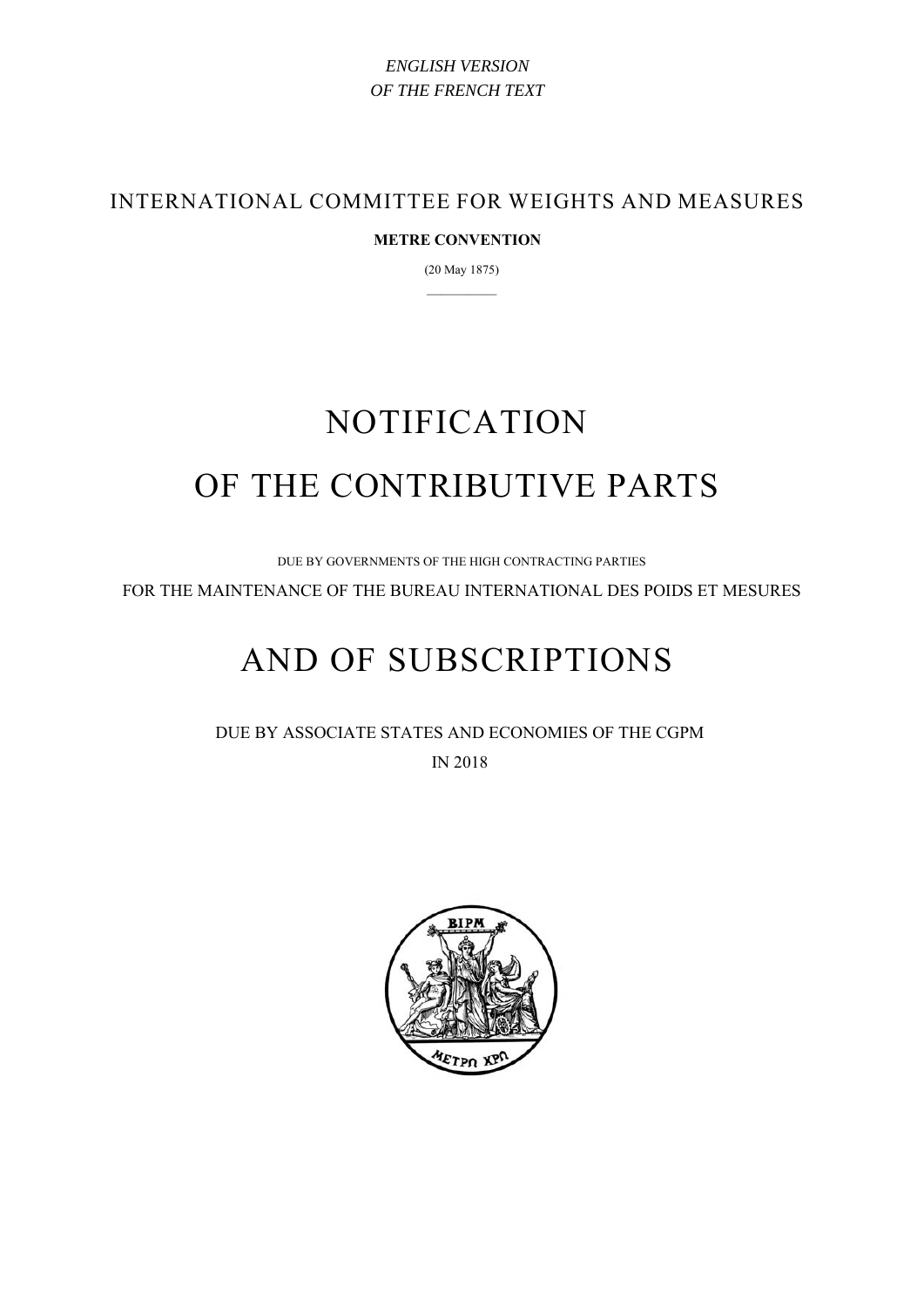#### **DOTATION OF THE BIPM**

At its 25th meeting (November 2014), the General Conference on Weights and Measures (CGPM) adopted Resolution 4 on the annual dotation of the International Bureau of Weights and Measures (BIPM) for the years 2016 to 2019, which sets it as follows:

| 2016: | 11 980 000 Euros  |
|-------|-------------------|
| 2017: | 11 980 000 Euros  |
| 2018: | 11 980 000 Euros  |
| 2019: | 11 980 000 Euros. |

#### **CONTRIBUTIVE PARTS IN 2018**

The bureau of the International Committee for Weights and Measures (CIPM) has the honour to send Member States the Table of the Contributive Parts for 2018 (as given on the following page).

The repartition of the dotation for 2018 is based on the Scale of Assessments for the apportionment of the expenses adopted by the United Nations (UN) General Assembly in December 2015 for the years 2016 to 2018.

Those Member States marked with an asterisk in the Table of the repartition of the dotation pay the maximum or minimum contribution. Except for these States, the repartition percentage is calculated by multiplying the UN scale by 1.178.

The contribution from the Bolivarian Republic of Venezuela is redistributed amongst Member States.

#### **PAYMENT TERMS**

The bureau of the CIPM recalls that, according to Article 10 of the Metre Convention, the contributive parts shall be paid *at the beginning of each year*. Drawn up in Euros, they are payable in Euros, or in any other currency convertible to Euros. Payment should be net of charge for the BIPM.

Payment of the contributions can be made:

- **by bank transfer** to the BIPM bank account **at HSBC**, 103 avenue des Champs Elysées F-75419 PARIS CEDEX 08:

| Bank code: 30056     | Branch code: 00006 | Account number: 0006 370 0020           | RIB key: 20 |
|----------------------|--------------------|-----------------------------------------|-------------|
| SWIFT code: CCFRFRPP |                    | IBAN: FR76 3005 6000 0600 0637 0002 020 |             |

|                         |                                  |  |  |                                         |  | - by bank transfer to the BIPM bank account at La Banque Postale, centre financier |  |  |
|-------------------------|----------------------------------|--|--|-----------------------------------------|--|------------------------------------------------------------------------------------|--|--|
|                         | F-75900 PARIS CEDEX 15 CEDEX 08: |  |  |                                         |  |                                                                                    |  |  |
|                         | Bank code: 20041                 |  |  | Branch code: 00001                      |  | Account number: 02 829 26J 020 RIB Key: 55                                         |  |  |
| SWIFT code: PSSTFRPPPAR |                                  |  |  | IBAN: FR40 2004 1000 0102 8292 6J02 055 |  |                                                                                    |  |  |

- **by cheque** payable to the Bureau international des poids et mesures.

To request an invoice, please contact the BIPM Director (martin.milton@bipm.org).

For the International Committee for Weights and Measures:

| <i>The Secretary,</i>           | <i>The President.</i>                      |
|---------------------------------|--------------------------------------------|
| J. MCLAREN.                     | B. Inglis                                  |
| Ottawa, Canada, 8 December 2017 | Lane Cove, NSW, Australia, 8 December 2017 |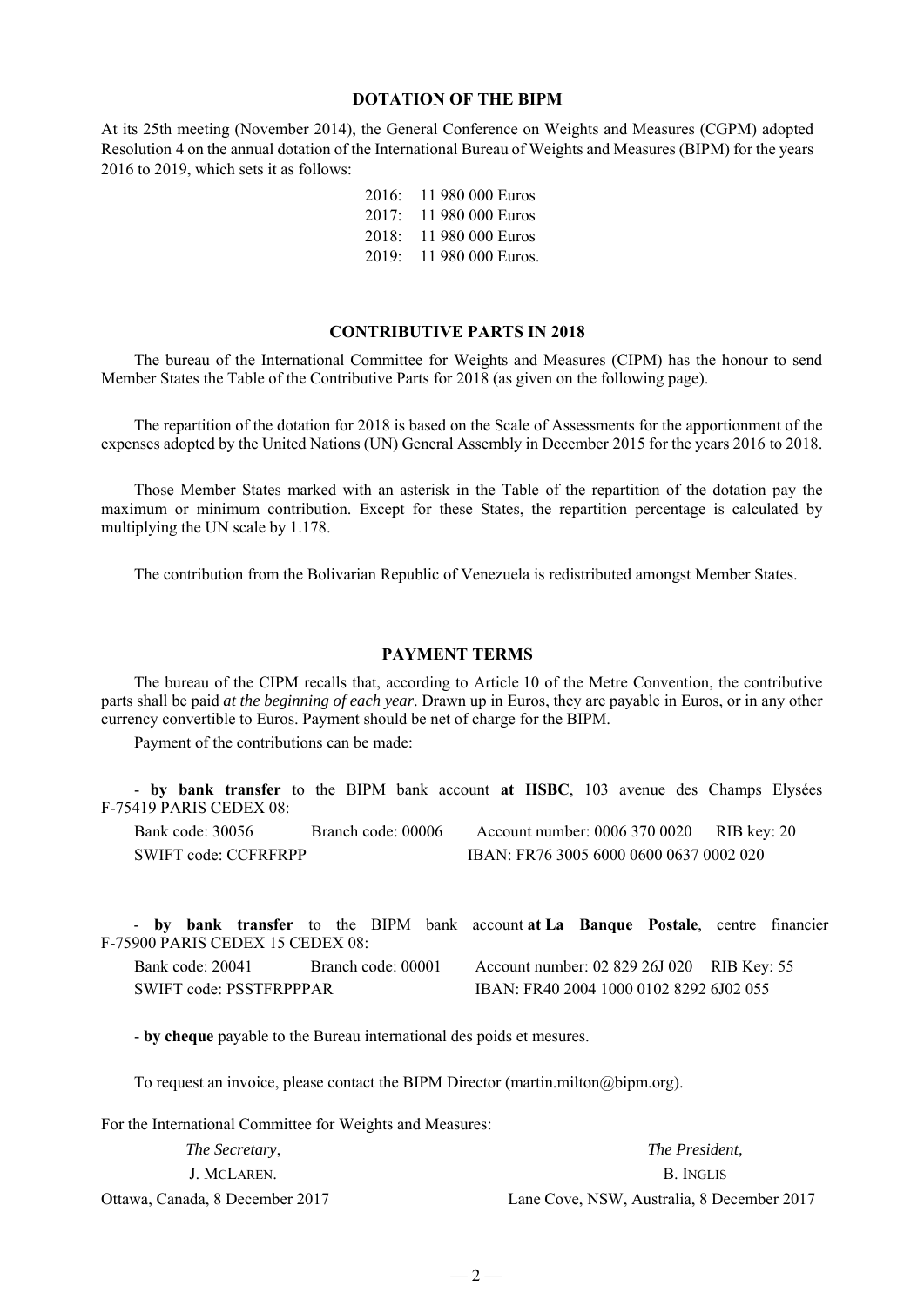# **CONTRIBUTIONS POUR 2018 / CONTRIBUTIONS FOR 2018**

| États Membres<br><b>Member States</b>                                                                                                    |        | Barème<br>ONU<br>2016-2018<br><b>UN</b> Scale | Contribution<br>annuelle pour<br>$2018$ (avant<br>redistribution)<br>Contribution<br>2016-2018 for 2018 (before<br>redistribution) | Répartition de la<br>contribution de la Rép. nette pour 2018<br>boliv. du Venezuela<br>Redistribution of the<br>contribution of the<br>Boliv. Rep. of<br>Venezuela | Contribution<br>Net<br>contribution for<br>2018<br>(Euros) |  |
|------------------------------------------------------------------------------------------------------------------------------------------|--------|-----------------------------------------------|------------------------------------------------------------------------------------------------------------------------------------|--------------------------------------------------------------------------------------------------------------------------------------------------------------------|------------------------------------------------------------|--|
|                                                                                                                                          |        |                                               |                                                                                                                                    | В                                                                                                                                                                  | $C = A + B$                                                |  |
| Afrique du Sud / South Africa                                                                                                            | $\ast$ | 0,364                                         | A<br>56 306                                                                                                                        | 381                                                                                                                                                                | 56 687                                                     |  |
| Allemagne / Germany                                                                                                                      |        | 6,389                                         | 901 925                                                                                                                            | 6 1 1 0                                                                                                                                                            | 908 035                                                    |  |
| Arabie saoudite / Saudi Arabia                                                                                                           |        | 1,146                                         | 161 779                                                                                                                            | 1 0 9 6                                                                                                                                                            | 162 875                                                    |  |
| Argentine / Argentina                                                                                                                    |        | 0,892                                         | 125 922                                                                                                                            | 853                                                                                                                                                                | 126 775                                                    |  |
| Australie / Australia                                                                                                                    |        | 2,337                                         | 329 911                                                                                                                            | 2 2 3 5                                                                                                                                                            | 332 145                                                    |  |
| Autriche / Austria                                                                                                                       |        | 0,720                                         | 101 641                                                                                                                            | 689                                                                                                                                                                | 102 330                                                    |  |
| Belgique / Belgium<br>Brésil / Brazil                                                                                                    |        | 0,885<br>3,823                                | 124 934<br>539 687                                                                                                                 | 846<br>3656                                                                                                                                                        | 125 780<br>543 343                                         |  |
| Bulgarie / Bulgaria                                                                                                                      | *      | 0,045                                         | 56 306                                                                                                                             | 381                                                                                                                                                                | 56 687                                                     |  |
| Canada                                                                                                                                   |        | 2,921                                         | 412 353                                                                                                                            | 2793                                                                                                                                                               | 415 146                                                    |  |
| Chili / Chile                                                                                                                            |        | 0,399                                         | 56 326                                                                                                                             | 382                                                                                                                                                                | 56 708                                                     |  |
| Chine / China                                                                                                                            |        | 7,921                                         | 1 1 1 8 1 9 5                                                                                                                      | 7575                                                                                                                                                               | 1 125 770                                                  |  |
| Colombie / Colombia                                                                                                                      | *      | 0,322                                         | 56 306                                                                                                                             | 381                                                                                                                                                                | 56 687                                                     |  |
| Croatie / Croatia                                                                                                                        | $\ast$ | 0,099                                         | 56 306                                                                                                                             | 381                                                                                                                                                                | 56 687                                                     |  |
| Danemark / Denmark                                                                                                                       |        | 0,584                                         | 82 442                                                                                                                             | 558                                                                                                                                                                | 83 001                                                     |  |
| Egypte / Egypt                                                                                                                           | *      | 0,152                                         | 56 306                                                                                                                             | 381                                                                                                                                                                | 56 687                                                     |  |
| Espagne / Spain                                                                                                                          | $\ast$ | 2,443                                         | 344 875                                                                                                                            | 2 3 3 6                                                                                                                                                            | 347 211                                                    |  |
| États-Unis d'Amérique / United States of America<br>Fédération de Russie / Russian Federation                                            |        | 22,000<br>3,088                               | 1 130 912<br>435 928                                                                                                               | 7661<br>2953                                                                                                                                                       | 1 138 573<br>438 881                                       |  |
| Finlande / Finland                                                                                                                       |        | 0,456                                         | 64 3 7 3                                                                                                                           | 436                                                                                                                                                                | 64 809                                                     |  |
| France                                                                                                                                   |        | 4,859                                         | 685 937                                                                                                                            | 4647                                                                                                                                                               | 690 584                                                    |  |
| Grèce / Greece                                                                                                                           |        | 0,471                                         | 66 490                                                                                                                             | 450                                                                                                                                                                | 66 941                                                     |  |
| Hongrie / Hungary                                                                                                                        | *      | 0,161                                         | 56 306                                                                                                                             | 381                                                                                                                                                                | 56 687                                                     |  |
| Inde / India                                                                                                                             |        | 0,737                                         | 104 041                                                                                                                            | 705                                                                                                                                                                | 104 746                                                    |  |
| Indonésie / Indonesia                                                                                                                    |        | 0,504                                         | 71 149                                                                                                                             | 482                                                                                                                                                                | 71 631                                                     |  |
| Irak / Iraq                                                                                                                              | *      | 0,129                                         | 56 306                                                                                                                             | 381                                                                                                                                                                | 56 687                                                     |  |
| Iran (Rép. islamique d') / Iran (Islamic Rep. of)                                                                                        | $\ast$ | 0,471                                         | 66 490                                                                                                                             | 450                                                                                                                                                                | 66 941                                                     |  |
| Irlande / Ireland                                                                                                                        |        | 0,335                                         | 56 306                                                                                                                             | 381                                                                                                                                                                | 56 687                                                     |  |
| Israël / Israel<br>Italie / Italy                                                                                                        |        | 0,430<br>3,748                                | 60 702<br>529 099                                                                                                                  | 411<br>3 5 8 4                                                                                                                                                     | 61 114<br>532 683                                          |  |
| Japon / Japan                                                                                                                            | *      | 9,680                                         | 1 130 912                                                                                                                          | 7661                                                                                                                                                               | 1 138 573                                                  |  |
| Kazakhstan                                                                                                                               | *      | 0,191                                         | 56 306                                                                                                                             | 381                                                                                                                                                                | 56 687                                                     |  |
| Kenya                                                                                                                                    | *      | 0,018                                         | 56 306                                                                                                                             | 381                                                                                                                                                                | 56 687                                                     |  |
| Malaisie / Malaysia                                                                                                                      | $\ast$ | 0,322                                         | 56 306                                                                                                                             | 381                                                                                                                                                                | 56 687                                                     |  |
| Mexique / Mexico                                                                                                                         |        | 1,435                                         | 202 577                                                                                                                            | 1 3 7 2                                                                                                                                                            | 203 949                                                    |  |
| Norvège / Norway                                                                                                                         |        | 0,849                                         | 119 852                                                                                                                            | 812                                                                                                                                                                | 120 664                                                    |  |
| Nouvelle-Zélande / New Zealand                                                                                                           |        | 0,268                                         | 56 306                                                                                                                             | 381                                                                                                                                                                | 56 687                                                     |  |
| Pakistan                                                                                                                                 | $\ast$ | 0,093                                         | 56 306                                                                                                                             | 381                                                                                                                                                                | 56 687                                                     |  |
| Pays-Bas / The Netherlands                                                                                                               |        | 1,482                                         | 209 212                                                                                                                            | 1417                                                                                                                                                               | 210 629                                                    |  |
| Pologne / Poland<br>Portugal                                                                                                             |        | 0,841<br>0,392                                | 118 723<br>56 306                                                                                                                  | 804<br>381                                                                                                                                                         | 119 527<br>56 687                                          |  |
| République de Corée / Republic of Korea                                                                                                  |        | 2,039                                         | 287 842                                                                                                                            | 1950                                                                                                                                                               | 289 792                                                    |  |
| République tchèque / Czech Republic                                                                                                      |        | 0,344                                         | 56 306                                                                                                                             | 381                                                                                                                                                                | 56 687                                                     |  |
| Roumanie / Romania                                                                                                                       | *      | 0,184                                         | 56 306                                                                                                                             | 381                                                                                                                                                                | 56 687                                                     |  |
| Royaume-Uni / United Kingdom                                                                                                             |        | 4,463                                         | 630 035                                                                                                                            | 4 2 6 8                                                                                                                                                            | 634 303                                                    |  |
| Serbie / Serbia                                                                                                                          | *      | 0,032                                         | 56 306                                                                                                                             | 381                                                                                                                                                                | 56 687                                                     |  |
| Singapour / Singapore                                                                                                                    |        | 0,447                                         | 63 102                                                                                                                             | 427                                                                                                                                                                | 63 530                                                     |  |
| Slovaquie / Slovakia                                                                                                                     | *      | 0,160                                         | 56 306                                                                                                                             | 381                                                                                                                                                                | 56 687                                                     |  |
| Suède / Sweden                                                                                                                           |        | 0,956                                         | 134 957                                                                                                                            | 914                                                                                                                                                                | 135 871                                                    |  |
| Suisse / Switzerland                                                                                                                     | *      | 1,140                                         | 160 932<br>56 306                                                                                                                  | 1 0 9 0                                                                                                                                                            | 162 022                                                    |  |
| Thaïlande / Thailand<br>Tunisie / Tunisia                                                                                                |        | 0,291<br>0,028                                | 56 306                                                                                                                             | 381<br>381                                                                                                                                                         | 56 687<br>56 687                                           |  |
| Turquie / Turkey                                                                                                                         |        | 1,018                                         | 143 709                                                                                                                            | 973                                                                                                                                                                | 144 683                                                    |  |
| Uruguay                                                                                                                                  |        | 0,079                                         | 56 306                                                                                                                             | 381                                                                                                                                                                | 56 687                                                     |  |
| Venezuela (Rép. boliv. du) / Venezuela (Boliv. Rep. of)                                                                                  |        | 0,571                                         | 80 607                                                                                                                             |                                                                                                                                                                    |                                                            |  |
| Totaux / Total                                                                                                                           |        |                                               | 11 980 000                                                                                                                         | 80 607                                                                                                                                                             | 11 980 000                                                 |  |
| États ayant adhéré après la 25 <sup>e</sup> réunion de la CGPM (2014)<br>States having acceded after the 25th meeting of the CGPM (2014) |        |                                               |                                                                                                                                    |                                                                                                                                                                    |                                                            |  |
| Lituanie / Lithuania                                                                                                                     | *      | 0,072                                         | 56 306                                                                                                                             |                                                                                                                                                                    | 56 306                                                     |  |
| Emirats arabes unis / United Arab Emirates                                                                                               |        | 0,604                                         | 85 266                                                                                                                             |                                                                                                                                                                    | 85 266                                                     |  |
| Slovénie / Slovenia                                                                                                                      | *      | 0,084                                         | 56 306                                                                                                                             |                                                                                                                                                                    | 56 306                                                     |  |
| Totaux / Total                                                                                                                           |        |                                               | 12 177 878                                                                                                                         |                                                                                                                                                                    | 12 177 878                                                 |  |

\* État Membre au maximum ou au minimum de la contribution

*Member State paying the maximum or minimum contribution*